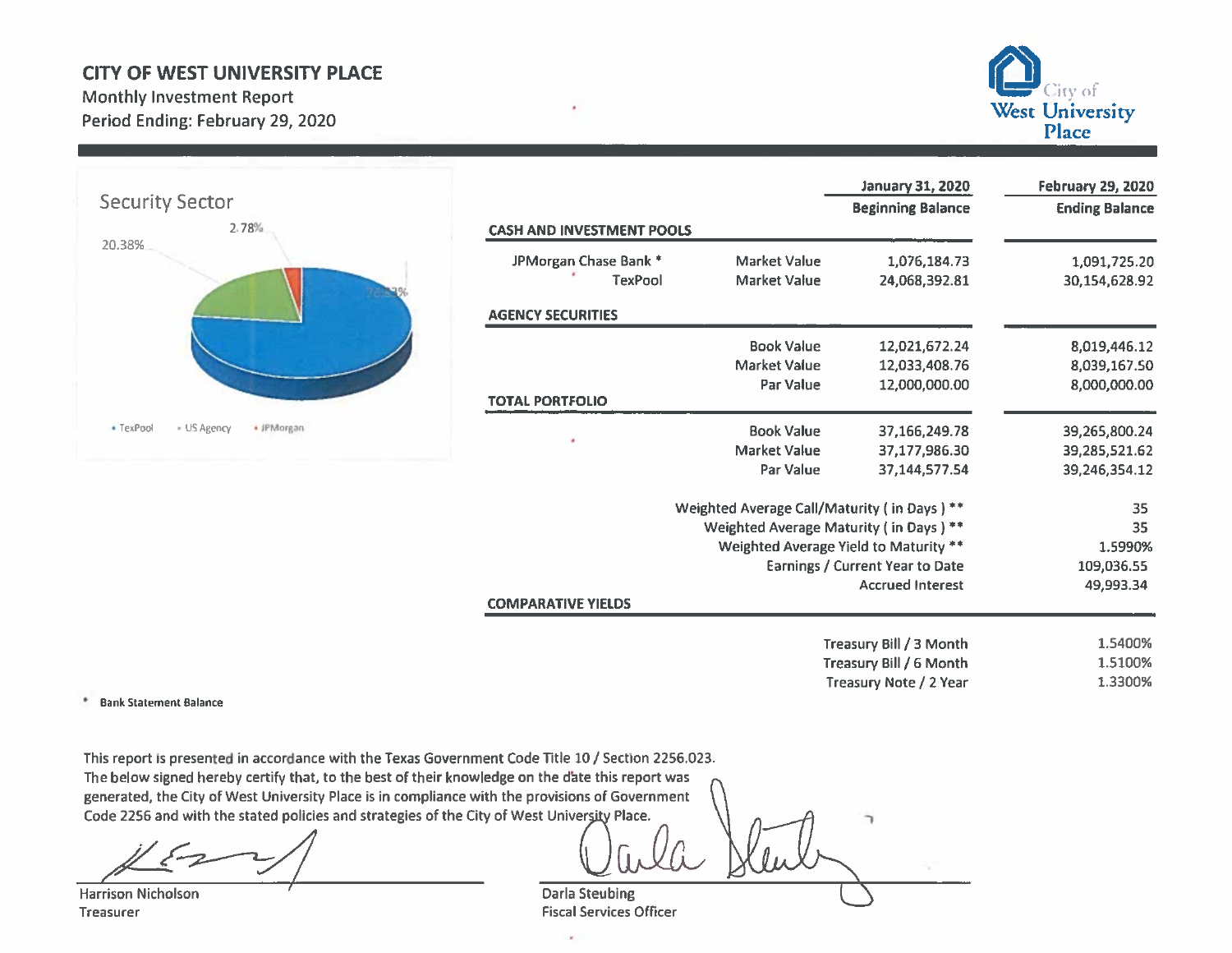## City of West University Place Date To Date M O N T H L Y Investment Report - Summary Page Report Format: By Transaction Group By: Security Sector Portfolio / Report Group: All Portfolios Begin Date: 1/31/2020, End Date: 2/29/2020

| <b>Description</b>                                 | <b>CUSIP/</b><br>Ticker | <b>Settlement</b><br>Date | <b>Maturity</b><br>Date | <b>Beginning MV</b> | <b>Ending MV</b> | <b>Beginning BV</b> | <b>Ending BV</b> | <b>Beginning Face</b><br>Amount/ Shares   Amount/ Shares | <b>Ending Face</b> | Ending<br>Days To<br>Call<br><b>Maturity</b> | Ending<br>Days To<br><b>Maturity</b> | Ending<br>YTM @<br>Cost | <b>Interest Earned</b><br><b>During Period-BV</b> | <b>Ending Market</b><br><b>Accrued Interest</b> |
|----------------------------------------------------|-------------------------|---------------------------|-------------------------|---------------------|------------------|---------------------|------------------|----------------------------------------------------------|--------------------|----------------------------------------------|--------------------------------------|-------------------------|---------------------------------------------------|-------------------------------------------------|
| Cash                                               |                         |                           |                         |                     |                  |                     |                  |                                                          |                    |                                              |                                      |                         |                                                   |                                                 |
| JPMorgan Chase Cash                                | CASH8159                | 12/31/2015                | N/A                     | 1,076,184.73        | ,091,725.20      | 1,076,184.73        | 1,091,725.20     | 1,076,184.73                                             | 1,091,725.20       |                                              |                                      | 0.000                   | 0.00                                              | N/A                                             |
| Sub Total/Average Cash                             |                         |                           |                         | 1.076.184.73        | 1.091.725.20     | 1,076,184.73        | 1,091,725.20     | 1.076.184.73                                             | 1.091.725.20       |                                              |                                      | 0.000                   | 0.00                                              | 0.00                                            |
| <b>Local Government Investment Pool</b>            |                         |                           |                         |                     |                  |                     |                  |                                                          |                    |                                              |                                      |                         |                                                   |                                                 |
| <b>LGIP LGIP</b>                                   | <b>TEXPOOL</b>          | 09/30/2008                | N/A                     | 24.068.392.81       | 30.154.628.92    | 24,068,392.81       | 30,154,628.92    | 24,068,392.81                                            | 30.154.628.92      |                                              |                                      | 1.591                   | 35.347.24                                         | N/A                                             |
| Sub Total/Average Local Government Investment Pool |                         |                           |                         | 24,068,392.81       | 30,154,628.92    | 24,068,392.81       | 30,154,628.92    | 24,068,392.81                                            | 30,154,628.92      |                                              |                                      | 1.591                   | 35,347.24                                         | 0.00                                            |
| <b>US Agency</b>                                   |                         |                           |                         |                     |                  |                     |                  |                                                          |                    |                                              |                                      |                         |                                                   |                                                 |
| FFCB 2.375 3/27/2020                               | 3133EJHL6               | 03/27/2018                | 03/27/2020              | 1,001,300.00        | 1,000,600.00     | 1,000,000.00        | 1,000,000.00     | 1,000,000.00                                             | 1,000,000.00       | 27                                           | 27                                   | 2.375                   | 1,847.22                                          | 10.027.78                                       |
| FHLB 2.125 2/11/2020                               | 3130ADN32               | 01/30/2019                | 02/11/2020              | 2,000,220.00        | 0.00             | 1.999.716.06        | 0.00             | 2.000.000.00                                             | 0.00               |                                              |                                      |                         | 1.464.50                                          | 0.00                                            |
| FHLB 2.125 2/11/2020                               | 3130ADN32               | 03/01/2019                | 02/11/2020              | 2,000,220.00        | 0.00             | 1.999.770.50        | 0.00             | 2,000,000.00                                             | 0.00               |                                              |                                      |                         | 1.410.06                                          | 0.00                                            |
| FNMA 1.5 7/30/2020                                 | 3135G0T60               | 07/23/2019                | 07/30/2020              | 1,999,320.00        | 2,000,560.00     | 1.995.471.91        | 1,996,180.22     | 2,000,000.00                                             | 2,000,000.00       | 152                                          | 152                                  | 1.962                   | 3,124.98                                          | 2.416.67                                        |
| Sub Total/Average US Agency                        |                         |                           |                         | 7,001,060.00        | 3,001,160.00     | 6,994,958.47        | 2,996,180.22     | 7,000,000.00                                             | 3,000,000.00       | 110                                          | 110                                  | 2.100                   | 7,846.76                                          | 12.444.45                                       |
| <b>US Treasury</b>                                 |                         |                           |                         |                     |                  |                     |                  |                                                          |                    |                                              |                                      |                         |                                                   |                                                 |
| T-Note 2.375 4/15/2021                             | 9128284G2               | 10/02/2019                | 04/15/2021              | 1,010,630.00        | 1,014,570.00     | 1.008.655.84        | 1,008,085.34     | 1,000,000.00                                             | 1,000,000.00       | 411                                          | 411                                  | 1.644                   | 1,311.33                                          | 8.890.03                                        |
| T-Note 2.625 7/31/2020                             | 912828Y46               | 10/02/2019                | 07/31/2020              | 2,010,859.38        | 2.011.718.75     | 2,008,198.93        | 2,006,892.50     | 2,000,000.00                                             | 2.000.000.00       | 153                                          | 153                                  | 1.790                   | 2,876.26                                          | 4.182.69                                        |
| T-Note 2.625 7/31/2020                             | 912828Y46               | 10/18/2019                | 07/31/2020              | 2,010,859.38        | 2,011,718.75     | 2,009,859.00        | 2,008,288.06     | 2,000,000.00                                             | 2,000,000.00       | 153                                          | 153                                  | 1.623                   | 2.611.75                                          | 4.182.69                                        |
| Sub Total/Average US Treasury                      |                         |                           |                         | 5,032,348.76        | 5,038,007.50     | 5,026,713.77        | 5,023,265.90     | 5,000,000.00                                             | 5.000.000.00       | 205                                          | 205                                  | 1.694                   | 6,799.34                                          | 17.255.41                                       |
| Total / Average                                    |                         |                           |                         | 37.177.986.30       | 39,285,521.62    | 37, 166, 249. 78    | 39,265,800.24    | 37, 144, 577. 54                                         | 39,246,354.12      | 35                                           | 35                                   | 1.599                   | 49.993.34                                         | 29,699.86                                       |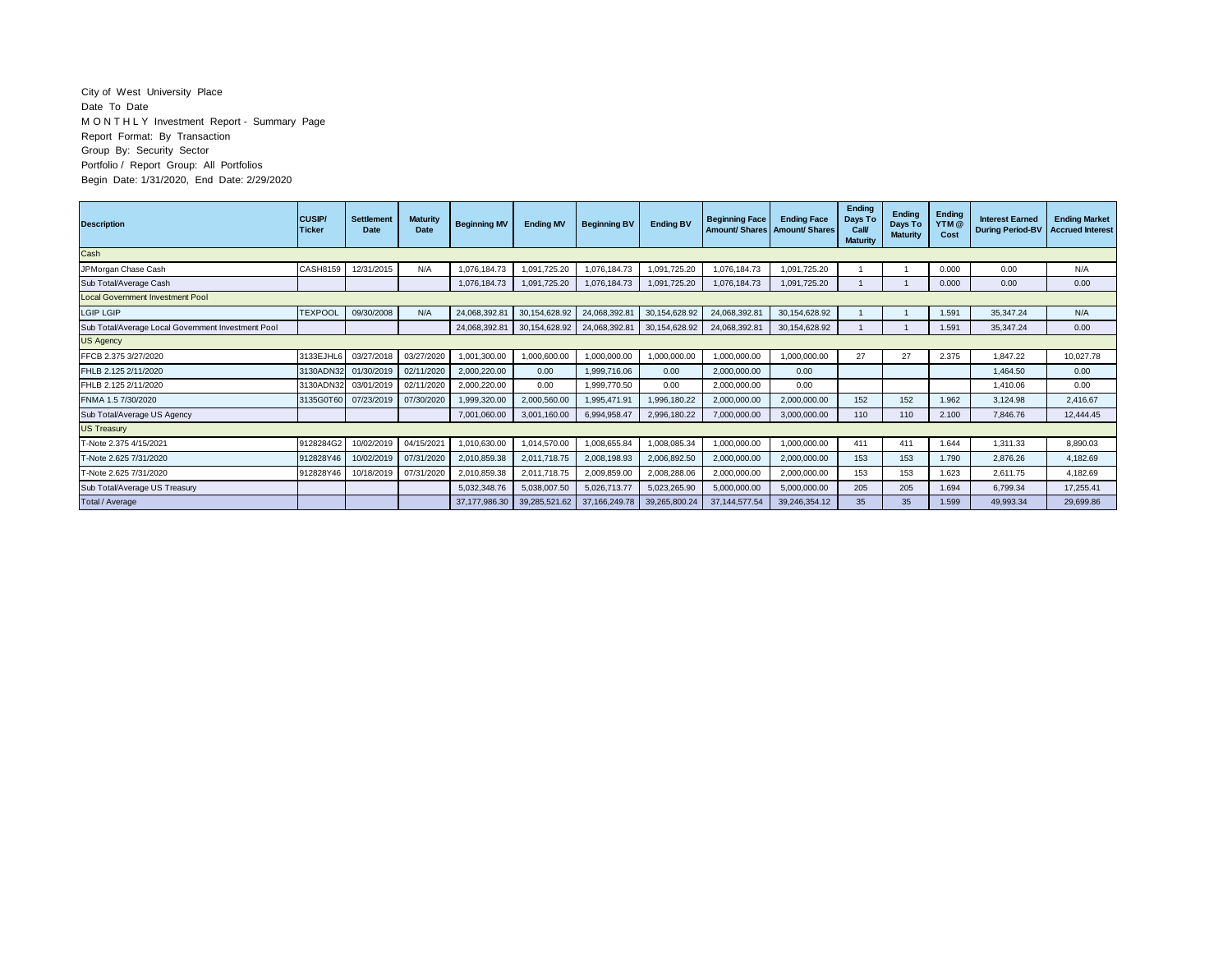## City of West University Place Date To Date 01 Monthly Investment Report - Part A Report Format: By Transaction Group By: Security Sector Portfolio / Report Group: All Portfolios Begin Date: 1/31/2020, End Date: 2/29/2020

| <b>Description</b>                                 | <b>CUSIP/</b><br><b>Ticker</b> | <b>Beginning Face</b><br>Amount/<br><b>Shares</b> | <b>Ending Face</b><br><b>Amount/ Shares</b> | <b>Beginning MV</b> | <b>Ending MV</b> | <b>Beginning BV</b> | <b>Ending BV</b> | <b>Beginning</b><br>YTM @<br>Cost | Ending<br>YTM @<br>Cost | <b>Ending Market</b><br><b>Accrued</b><br><b>Interest</b> | Interest/<br><b>Dividends</b> | <b>Interest Earned</b><br><b>During Period-</b><br><b>BV</b> |
|----------------------------------------------------|--------------------------------|---------------------------------------------------|---------------------------------------------|---------------------|------------------|---------------------|------------------|-----------------------------------|-------------------------|-----------------------------------------------------------|-------------------------------|--------------------------------------------------------------|
| Cash                                               |                                |                                                   |                                             |                     |                  |                     |                  |                                   |                         |                                                           |                               |                                                              |
| JPMorgan Chase Cash                                | <b>CASH8159</b>                | 1,076,184.73                                      | 1,091,725.20                                | 1,076,184.73        | 1,091,725.20     | ,076,184.73         | 1,091,725.20     | 0.000                             | 0.000                   | N/A                                                       | 0.00                          | 0.00                                                         |
| Sub Total/Average Cash                             |                                | 1,076,184.73                                      | 1,091,725.20                                | 1,076,184.73        | 1,091,725.20     | 1,076,184.73        | 1,091,725.20     | 0.000                             | 0.000                   | 0.00                                                      | 0.00                          | 0.00                                                         |
| <b>Local Government Investment Pool</b>            |                                |                                                   |                                             |                     |                  |                     |                  |                                   |                         |                                                           |                               |                                                              |
| <b>LGIP LGIP</b>                                   | <b>TEXPOOL</b>                 | 24.068.392.81                                     | 30.154.628.92                               | 24.068.392.81       | 30.154.628.92    | 24.068.392.81       | 30.154.628.92    | 1.593                             | 1.591                   | N/A                                                       | 35,347.24                     | 35.347.24                                                    |
| Sub Total/Average Local Government Investment Pool |                                | 24,068,392.81                                     | 30,154,628.92                               | 24,068,392.81       | 30, 154, 628. 92 | 24,068,392.81       | 30, 154, 628. 92 | 1.593                             | 1.591                   | 0.00                                                      | 35,347.24                     | 35,347.24                                                    |
| <b>US Agency</b>                                   |                                |                                                   |                                             |                     |                  |                     |                  |                                   |                         |                                                           |                               |                                                              |
| FFCB 2.375 3/27/2020                               | 3133EJHL6                      | 1.000.000.00                                      | 1.000.000.00                                | 1,001,300.00        | 1,000,600.00     | 1.000.000.00        | 1.000.000.00     | 2.375                             | 2.375                   | 10.027.78                                                 | 0.00                          | 1.847.22                                                     |
| FHLB 2.125 2/11/2020                               | 3130ADN32                      | 2,000,000.00                                      | 0.00                                        | 2,000,220.00        | 0.00             | ,999,716.06         | 0.00             | 2.599                             |                         | 0.00                                                      | 21,250.00                     | 1,464.50                                                     |
| FHLB 2.125 2/11/2020                               | 3130ADN32                      | 2,000,000.00                                      | 0.00                                        | 2,000,220.00        | 0.00             | ,999,770.50         | 0.00             | 2.545                             |                         | 0.00                                                      | 21,250.00                     | 1.410.06                                                     |
| FNMA 1.5 7/30/2020                                 | 3135G0T60                      | 2,000,000.00                                      | 2,000,000.00                                | 1,999,320.00        | 2,000,560.00     | 1,995,471.91        | 1,996,180.22     | 1.962                             | 1.962                   | 2.416.67                                                  | 0.00                          | 3,124.98                                                     |
| Sub Total/Average US Agency                        |                                | 7,000,000.00                                      | 3,000,000.00                                | 7,001,060.00        | 3.001.160.00     | 6,994,958.47        | 2,996,180.22     | 2.369                             | 2.100                   | 12,444.45                                                 | 42,500.00                     | 7.846.76                                                     |
| <b>US Treasury</b>                                 |                                |                                                   |                                             |                     |                  |                     |                  |                                   |                         |                                                           |                               |                                                              |
| T-Note 2.375 4/15/2021                             | 9128284G2                      | 1.000.000.00                                      | 1.000.000.00                                | 1,010,630.00        | 1.014.570.00     | 1.008.655.84        | .008.085.34      | 1.644                             | 1.644                   | 8.890.03                                                  | 0.00                          | 1.311.33                                                     |
| T-Note 2.625 7/31/2020                             | 912828Y46                      | 2,000,000.00                                      | 2,000,000.00                                | 2,010,859.38        | 2,011,718.75     | 2,008,198.93        | 2,006,892.50     | 1.790                             | 1.790                   | 4,182.69                                                  | 0.00                          | 2,876.26                                                     |
| T-Note 2.625 7/31/2020                             | 912828Y46                      | 2.000.000.00                                      | 2,000,000.00                                | 2,010,859.38        | 2.011.718.75     | 2,009,859.00        | 2.008.288.06     | 1.623                             | 1.623                   | 4.182.69                                                  | 0.00                          | 2.611.75                                                     |
| Sub Total/Average US Treasury                      |                                | 5,000,000.00                                      | 5,000,000.00                                | 5,032,348.76        | 5,038,007.50     | 5,026,713.77        | 5,023,265.90     | 1.694                             | 1.694                   | 17.255.41                                                 | 0.00                          | 6.799.34                                                     |
| Total / Average                                    |                                | 37, 144, 577.54                                   | 39,246,354.12                               | 37, 177, 986.30     | 39,285,521.62    | 37, 166, 249. 78    | 39,265,800.24    | 1.706                             | 1.599                   | 29,699.86                                                 | 77,847.24                     | 49,993.34                                                    |